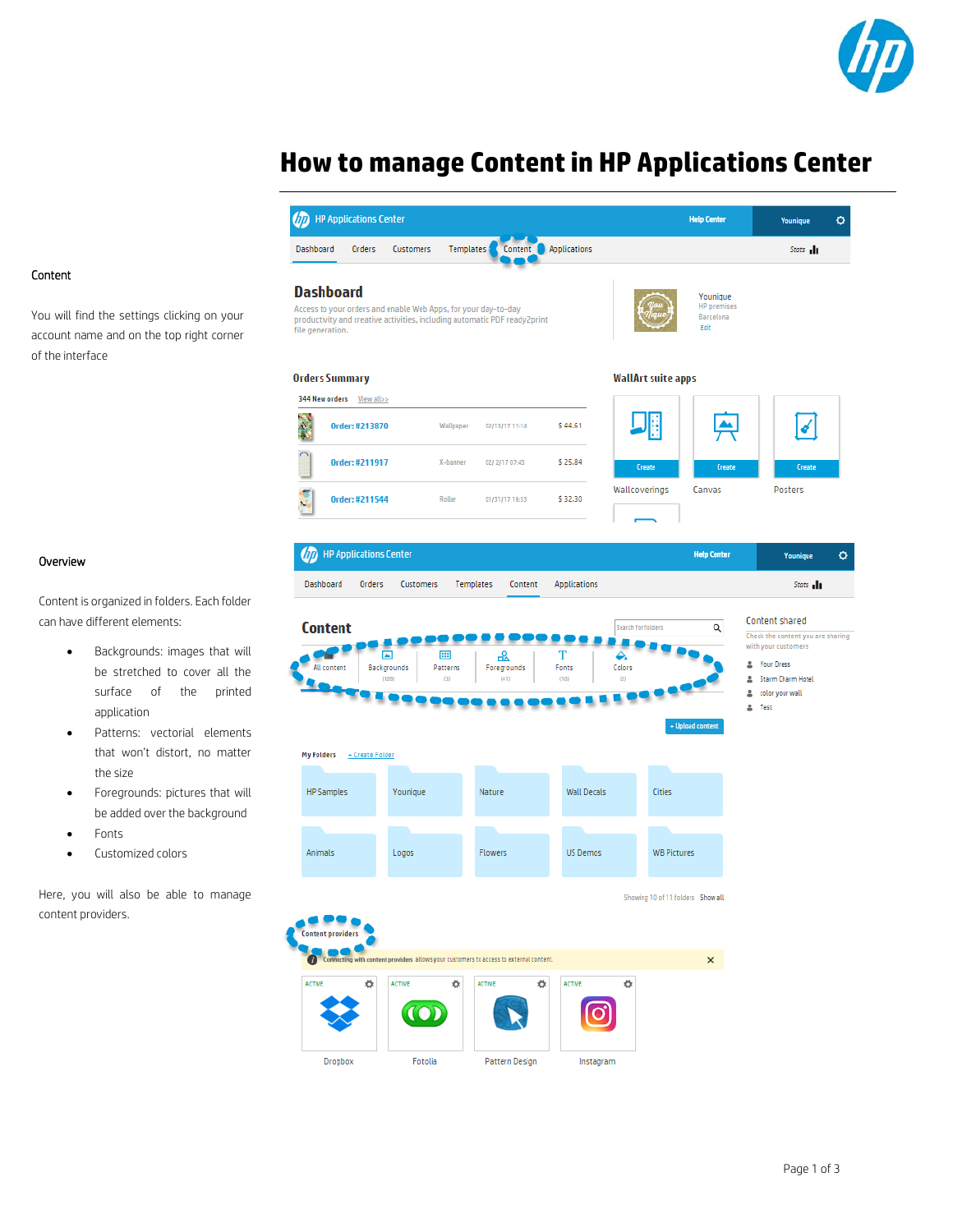## Uploading and organizing content

Using the "Upload Content" button, you will be able to select:

- Content type to upload (background, pattern, foreground, font)
- Location of the content (which folder)
- Name to be displayed for that element

Note that you will be able to upload more than one element at once using the massive file upload from Dropbox.



### Folders and managing content visibility

Folders allow you to both organize your content and control who will be able to see what elements.

In order to create a folder, you can use both the "Create Folder" option or clicking on the grey folder.

To access an specific folder settings, you need to be in that folder (you can navigate through folders clicking on them and using the breadcrumbs on the top

In the Folder settings you will be able to define from where to display the folder (specific apps) to who should be able to see and use that folder(specific customers, all, etc.).

Note that when you delete folders, any content inside it will also be deleted.